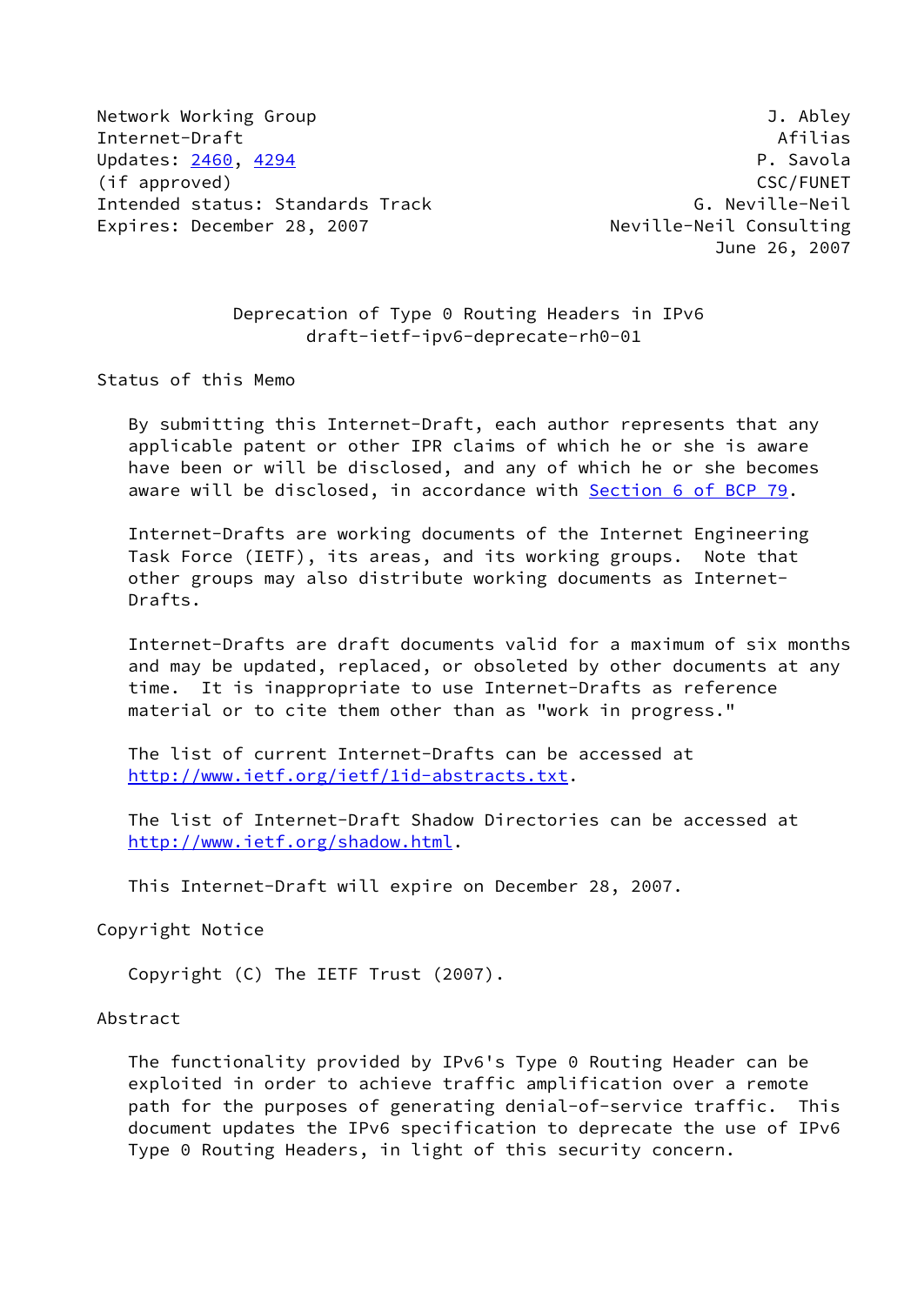Internet-Draft Deprecation of RH0 June 2007

# Table of Contents

| 2.                                                                               |  |
|----------------------------------------------------------------------------------|--|
| Deprecation of RH0 $\dots \dots \dots \dots \dots \dots \dots \dots \dots$<br>3. |  |
|                                                                                  |  |
|                                                                                  |  |
|                                                                                  |  |
|                                                                                  |  |
| 6.                                                                               |  |
|                                                                                  |  |
|                                                                                  |  |
| <u>8.1</u> . Normative References <u>5</u>                                       |  |
| 8.2. Informative References 6                                                    |  |
|                                                                                  |  |
|                                                                                  |  |
| Intellectual Property and Copyright Statements $\dots \dots \dots$               |  |
|                                                                                  |  |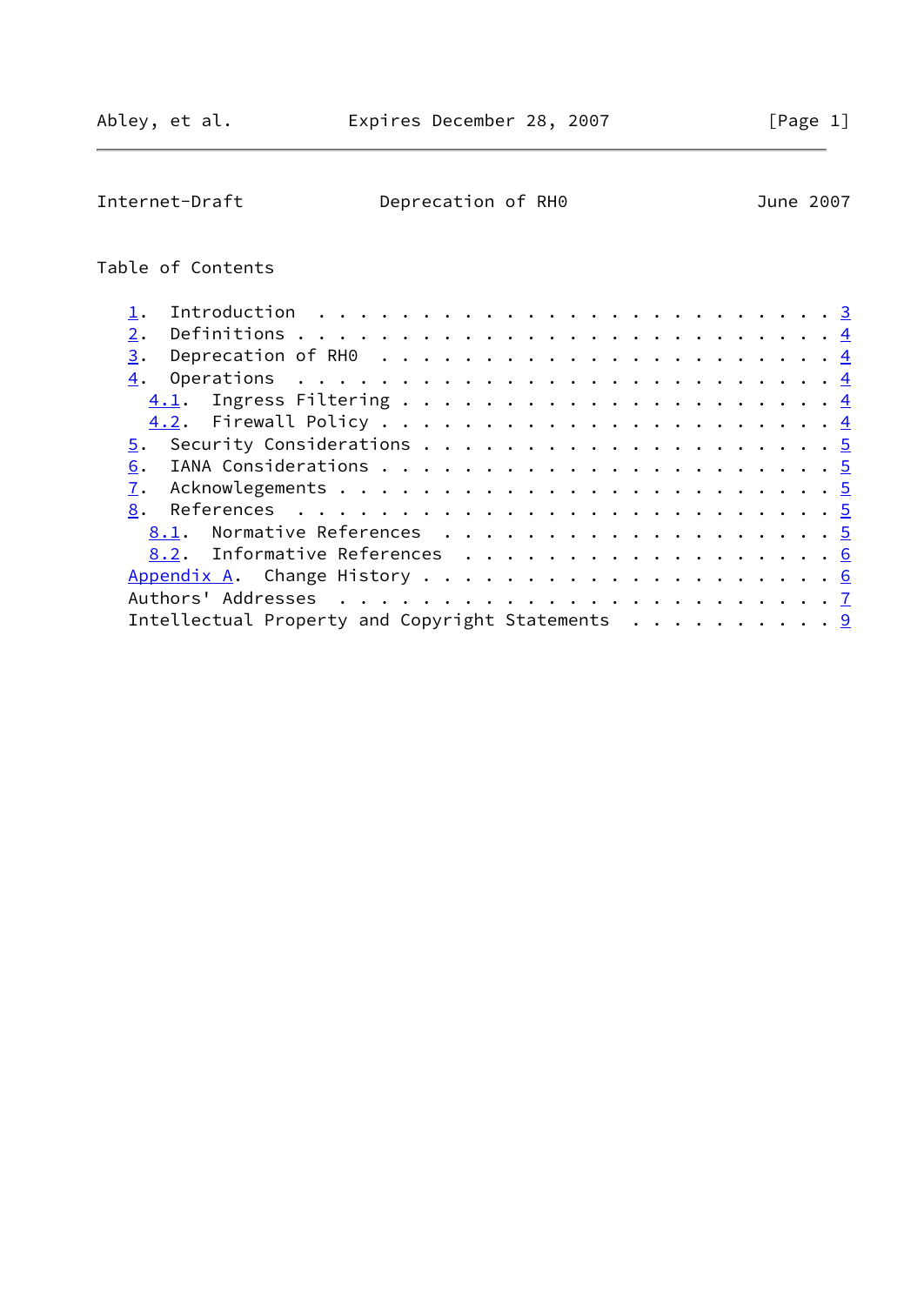Abley, et al. **Expires December 28, 2007** [Page 2]

<span id="page-2-1"></span>Internet-Draft Deprecation of RH0 June 2007

### <span id="page-2-0"></span>[1](#page-2-0). Introduction

 [RFC2460] defines an IPv6 extension header called "Routing Header", identified by a Next Header value of 43 in the immediately preceding header. A particular Routing Header subtype denoted as "Type 0" is also defined. Type 0 Routing Headers are referred to as "RH0" in this document.

 A single RH0 may contain multiple intermediate node addresses, and the same address may be included more than once in the same RH0. This allows a packet to be constructed such that it will oscillate between two RH0-processing hosts or routers many times. This allows a stream of packets from an attacker to be amplified along the path between two remote routers, which could be used to cause congestion along arbitrary remote paths and hence act as a denial-of-service mechanism. 88-fold amplification has been demonstrated using this technique [[CanSecWest07\]](#page-5-6).

 This attack is particularly serious in that it affects the entire path between the two exploited nodes, not only the nodes themselves or their local networks. Analogous functionality may be found in the IPv4 source route option, but the opportunities for abuse are greater with RH0 due to the ability to specify many more intermediate node addresses in each packet.

 The severity of this threat is considered to be sufficient to warrant deprecation of RH0 entirely. A side-effect is that this also eliminates benign RH0 use-cases; however, such applications may be facilitated by future Routing Header specifications.

 Potential problems with RH0 were identified in 2001 [\[I-D.savola-ipv6-rh-ha-security](#page-6-2)]. In 2002 a proposal was made to restrict Routing Header processing in hosts [\[I-D.savola-ipv6-rh-hosts](#page-6-3)]. These efforts resulted in the modification of the Mobile IPv6 specification to use the type 2 Routing Header instead of RH0 [[RFC3775](https://datatracker.ietf.org/doc/pdf/rfc3775)]. Vishwas Manral identified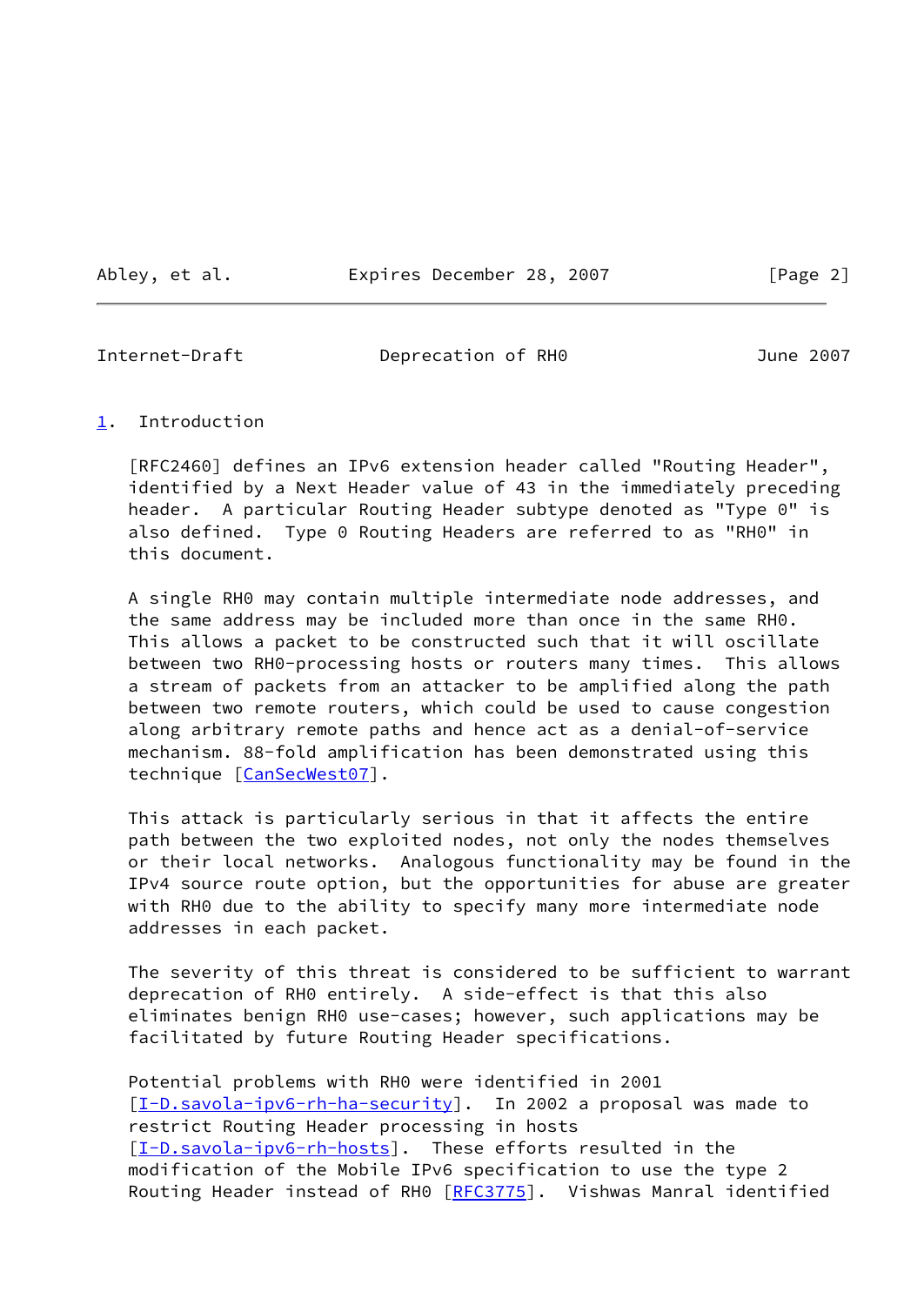various risks associated with RH0 in 2006 including the amplification attack; several of these vulnerabilities (together with other issues) were later documented in [\[I-D.ietf-v6ops-security-overview](#page-5-7)].

 A treatment of the operational security implications of RH0 was presented by Philippe Biondi and Arnaud Ebalard at the CanSecWest conference in Vancouver, 2007 [[CanSecWest07\]](#page-5-6). This presentation resulted in widespread publicity for the risks associated with RH0.

This document updates [[RFC2460](https://datatracker.ietf.org/doc/pdf/rfc2460)] and [\[RFC4294](https://datatracker.ietf.org/doc/pdf/rfc4294)].

| Abley, et al. | Expires December 28, 2007 |  |  | [Page 3] |
|---------------|---------------------------|--|--|----------|
|---------------|---------------------------|--|--|----------|

<span id="page-3-1"></span>Internet-Draft Deprecation of RH0 June 2007

# <span id="page-3-0"></span>[2](#page-3-0). Definitions

 RH0 in this document denotes the IPv6 Extension Header type 43 ("Routing Header") variant 0 ("Type 0 Routing Header"), as defined in [\[RFC2460](https://datatracker.ietf.org/doc/pdf/rfc2460)].

 The key words "MUST", "MUST NOT", "REQUIRED", "SHALL", "SHALL NOT", "SHOULD", "SHOULD NOT", "RECOMMENDED", "MAY", and "OPTIONAL" in this document are to be interpreted as described in [\[RFC2119](https://datatracker.ietf.org/doc/pdf/rfc2119)].

<span id="page-3-2"></span>[3](#page-3-2). Deprecation of RH0

 IPv6 nodes MUST NOT process RH0 in packets whose destination address in the IPv6 header is an address assigned to them. Such packets MUST be processed according to the behaviour specified in [Section](https://datatracker.ietf.org/doc/pdf/rfc2460#section-4.4) 4.4 of [RFC2460] for a datagram which includes an unrecognised Routing Type value, namely:

 If Segments Left is zero, the node must ignore the Routing header and proceed to process the next header in the packet, whose type is identified by the Next Header field in the Routing header.

 If Segments Left is non-zero, the node must discard the packet and send an ICMP Parameter Problem, Code 0, message to the packet's Source Address, pointing to the unrecognised Routing Type.

 IPv6 implementations are no longer required to implement RH0 in any way.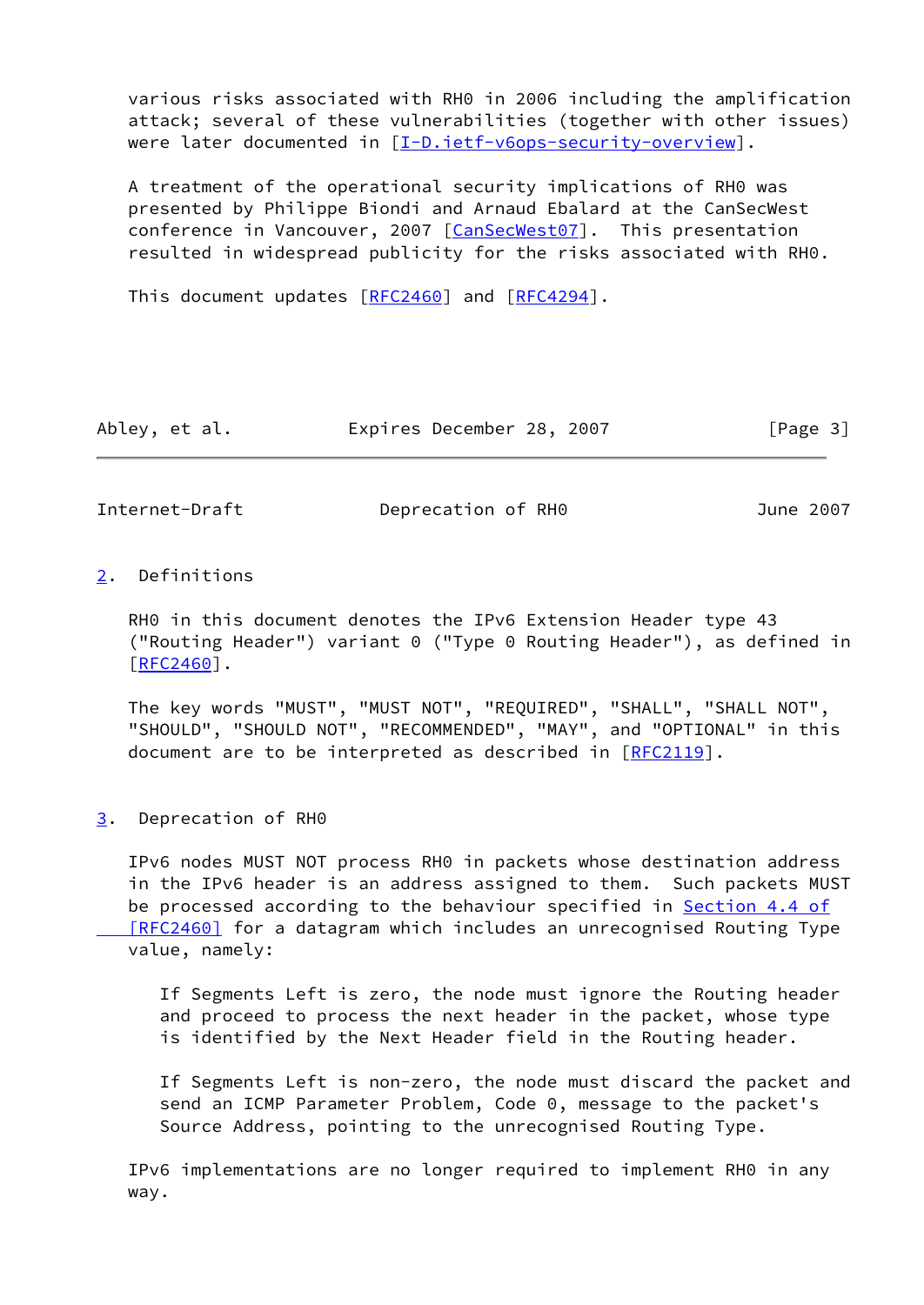#### <span id="page-4-0"></span>[4](#page-4-0). Operations

<span id="page-4-1"></span>[4.1](#page-4-1). Ingress Filtering

 It is to be expected that it will take some time before all IPv6 nodes are updated to remove support for RH0. Some of the uses of RH0 described in [\[CanSecWest07](#page-5-6)] can be mitigated using ingress filtering, as recommended in [[RFC2827](https://datatracker.ietf.org/doc/pdf/rfc2827)] and [\[RFC3704](https://datatracker.ietf.org/doc/pdf/rfc3704)].

 A site security policy intended to protect against attacks using RH0 SHOULD include the implementation of ingress filtering at the site border.

<span id="page-4-2"></span>[4.2](#page-4-2). Firewall Policy

 Blocking all IPv6 packets which carry Routing Headers (rather than specifically blocking type 0, and permitting other types) has very

| Abley, et al. | Expires December 28, 2007 | [Page 4] |
|---------------|---------------------------|----------|
|---------------|---------------------------|----------|

<span id="page-4-4"></span>Internet-Draft Deprecation of RH0 June 2007

 serious implications for the future development of IPv6. If even a small percentage of deployed firewalls block other types of routing headers by default, it will become impossible in practice to extend IPv6 routing headers. For example, Mobile IPv6 [\[RFC3775](https://datatracker.ietf.org/doc/pdf/rfc3775)] relies upon a type-2 RH; wide-scale, indescriminate blocking of Routing Headers will make Mobile IPv6 undeployable.

 Firewall policy intended to protect against packets containing RH0 MUST NOT simply filter all traffic with a routing header; it must be possible to disable forwarding of type 0 traffic without blocking other types of routing headers. In addition, the default configuration MUST permit forwarding of traffic using a RH other than 0.

## <span id="page-4-3"></span>[5](#page-4-3). Security Considerations

 The purpose of this document is to deprecate a feature of IPv6 which has been shown to have undesirable security implications. Specific examples of vulnerabilities which are facilitated by the availability of RH0 can be found in [\[CanSecWest07](#page-5-6)]. In particular, RH0 provides a mechanism for traffic amplification, which might be used as a denial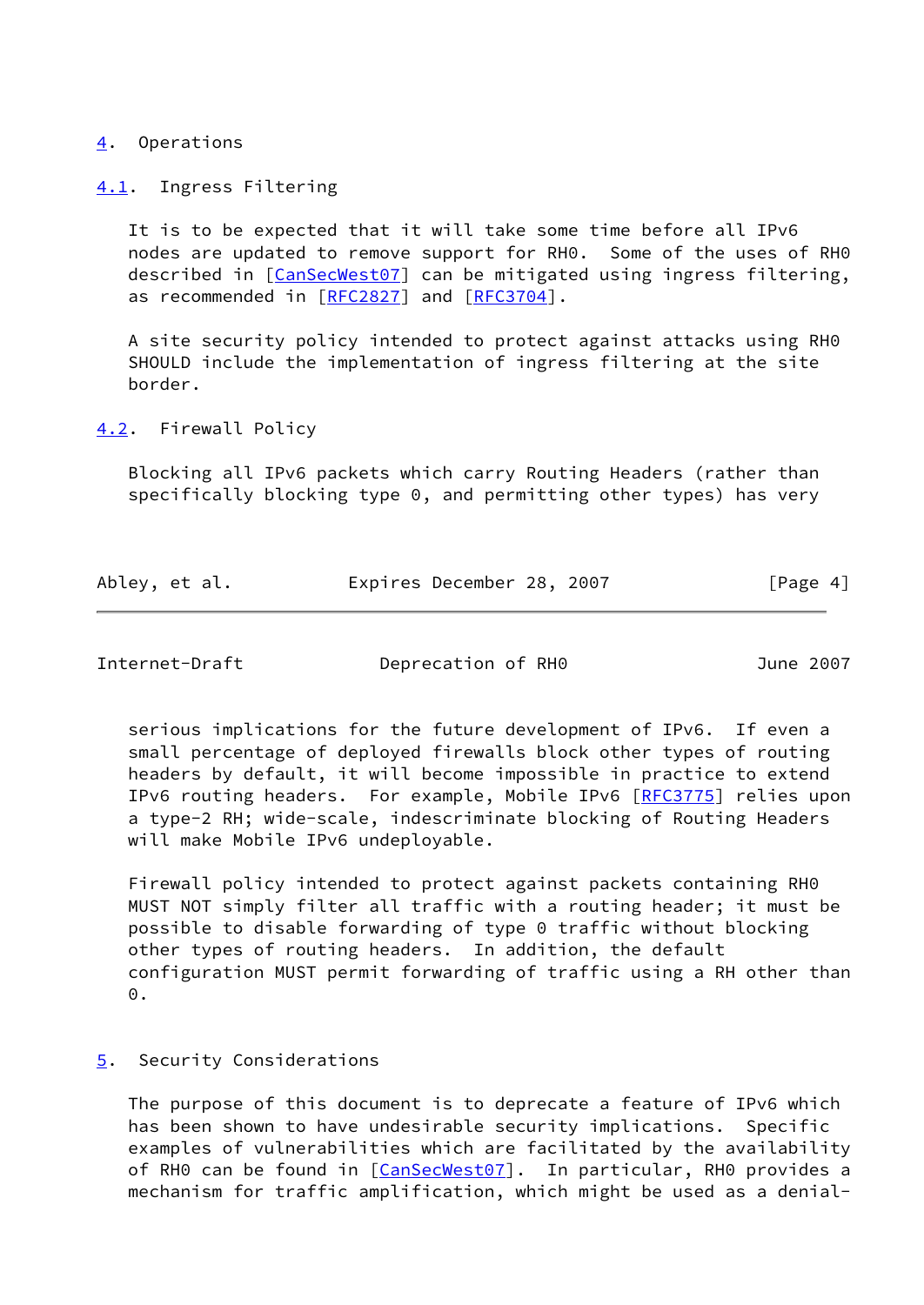of-service attack. A description of this functionality can be found in [Section 1.](#page-2-0)

<span id="page-5-0"></span>[6](#page-5-0). IANA Considerations

 The IANA registry "Internet Protocol Version 6 (IPv6) Parameters" should be updated to reflect that variant 0 of IPv6 header-type 43 ("Routing Header") is deprecated.

<span id="page-5-1"></span>[7](#page-5-1). Acknowlegements

 This document benefits from the contributions of many IPV6 and V6OPS working group participants, including Jari Arkko, Arnaud Ebalard, Tim Enos, Brian Haberman, Jun-ichiro itojun HAGINO, Bob Hinden, Thomas Narten, JINMEI Tatuya, David Malone, Jeroen Massar, Dave Thaler and Guillaume Valadon.

- <span id="page-5-2"></span>[8](#page-5-2). References
- <span id="page-5-3"></span>[8.1](#page-5-3). Normative References
	- [RFC2119] Bradner, S., "Key words for use in RFCs to Indicate Requirement Levels", [BCP 14](https://datatracker.ietf.org/doc/pdf/bcp14), [RFC 2119](https://datatracker.ietf.org/doc/pdf/rfc2119), March 1997.

| Abley, et al. | Expires December 28, 2007 | [Page 5] |
|---------------|---------------------------|----------|
|               |                           |          |

<span id="page-5-5"></span>Internet-Draft Deprecation of RH0 June 2007

- [RFC2460] Deering, S. and R. Hinden, "Internet Protocol, Version 6 (IPv6) Specification", [RFC 2460](https://datatracker.ietf.org/doc/pdf/rfc2460), December 1998.
- [RFC4294] Loughney, J., "IPv6 Node Requirements", [RFC 4294,](https://datatracker.ietf.org/doc/pdf/rfc4294) April 2006.
- <span id="page-5-4"></span>[8.2](#page-5-4). Informative References

<span id="page-5-6"></span>[CanSecWest07]

 BIONDI, P. and A. EBALARD, "IPv6 Routing Header Security", CanSecWest Security Conference 2007, April 2007.

[http://www.secdev.org/conf/IPv6\\_RH\\_security-csw07.pdf](http://www.secdev.org/conf/IPv6_RH_security-csw07.pdf)

<span id="page-5-7"></span>[I-D.ietf-v6ops-security-overview]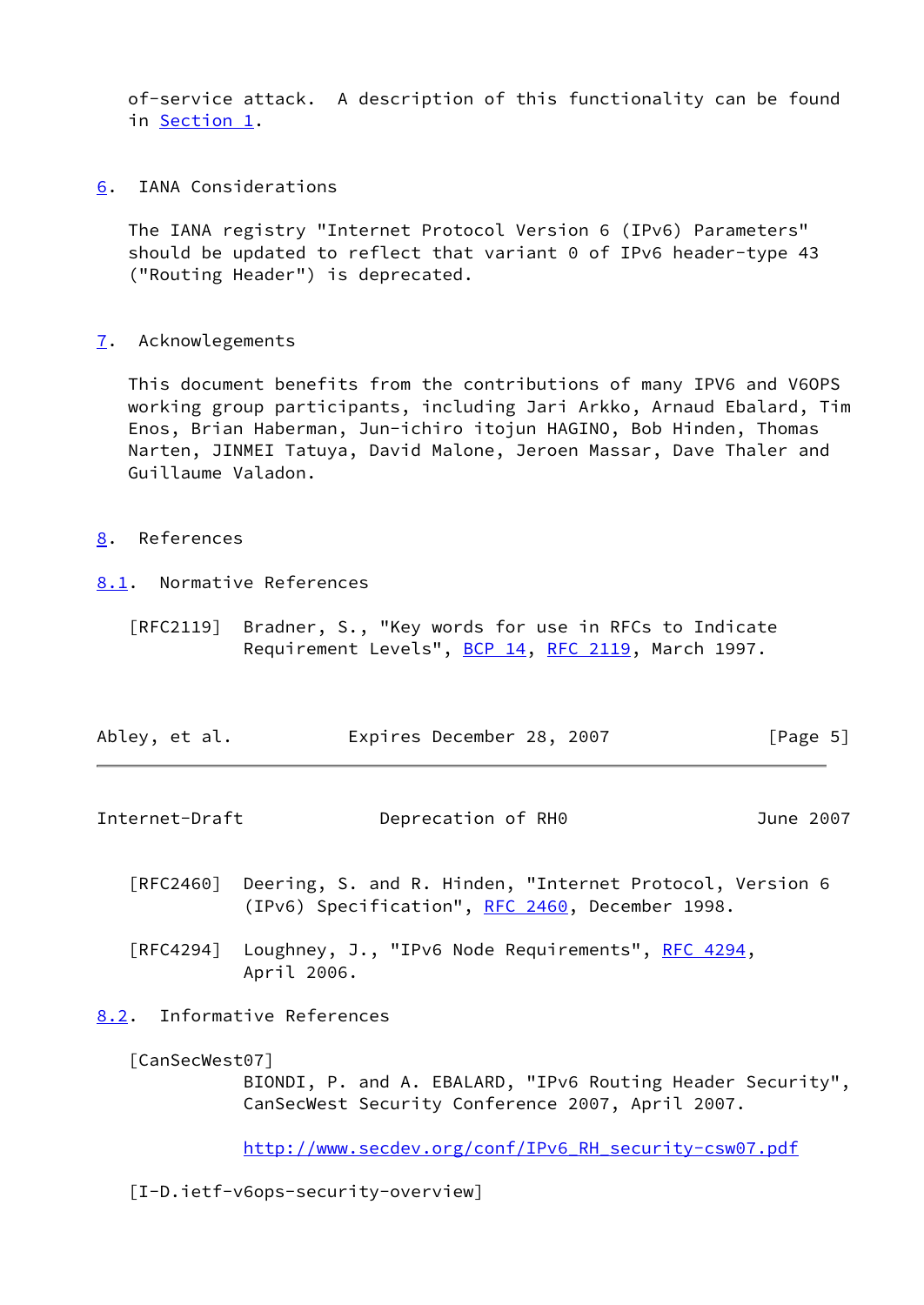Davies, E., "IPv6 Transition/Co-existence Security Considerations", [draft-ietf-v6ops-security-overview-06](https://datatracker.ietf.org/doc/pdf/draft-ietf-v6ops-security-overview-06) (work in progress), October 2006.

<span id="page-6-2"></span>[I-D.savola-ipv6-rh-ha-security]

 Savola, P., "Security of IPv6 Routing Header and Home Address Options", [draft-savola-ipv6-rh-ha-security-02](https://datatracker.ietf.org/doc/pdf/draft-savola-ipv6-rh-ha-security-02) (work in progress), March 2002.

<span id="page-6-3"></span>[I-D.savola-ipv6-rh-hosts]

 Savola, P., "Note about Routing Header Processing on IPv6 Hosts", [draft-savola-ipv6-rh-hosts-00](https://datatracker.ietf.org/doc/pdf/draft-savola-ipv6-rh-hosts-00) (work in progress), February 2002.

- [RFC2827] Ferguson, P. and D. Senie, "Network Ingress Filtering: Defeating Denial of Service Attacks which employ IP Source Address Spoofing", [BCP 38](https://datatracker.ietf.org/doc/pdf/bcp38), [RFC 2827](https://datatracker.ietf.org/doc/pdf/rfc2827), May 2000.
- [RFC3704] Baker, F. and P. Savola, "Ingress Filtering for Multihomed Networks", [BCP 84](https://datatracker.ietf.org/doc/pdf/bcp84), [RFC 3704](https://datatracker.ietf.org/doc/pdf/rfc3704), March 2004.
- [RFC3775] Johnson, D., Perkins, C., and J. Arkko, "Mobility Support in IPv6", [RFC 3775](https://datatracker.ietf.org/doc/pdf/rfc3775), June 2004.

<span id="page-6-0"></span>[Appendix A.](#page-6-0) Change History

This section to be removed prior to publication.

|  | Abley, et al. | Expires December 28, 2007 |  |  | [Page 6] |  |
|--|---------------|---------------------------|--|--|----------|--|
|--|---------------|---------------------------|--|--|----------|--|

<span id="page-6-1"></span>Internet-Draft Deprecation of RH0 June 2007

- 00 Strawman, [draft-jabley-ipv6-rh0-is-evil](https://datatracker.ietf.org/doc/pdf/draft-jabley-ipv6-rh0-is-evil), circulated to provoke discussion.
- 01 Clarified [Section 3](#page-3-2); presented more options in [Section 4;](#page-4-0) added Pekka and George as authors. This document version was not widely circulated.
- 00 Renamed, [draft-ietf-ipv6-deprecate-rh0,](https://datatracker.ietf.org/doc/pdf/draft-ietf-ipv6-deprecate-rh0) a candidate working group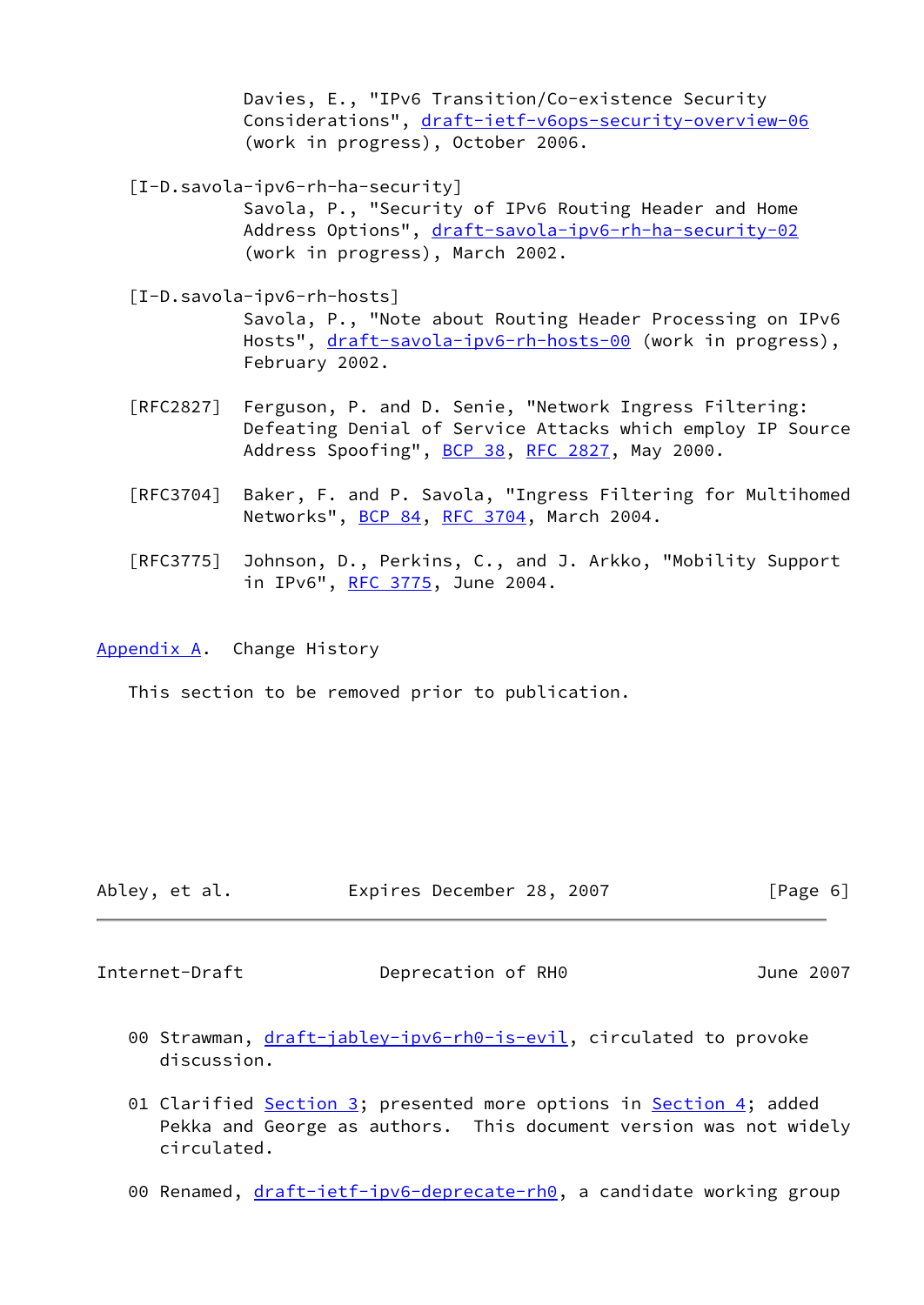document.

- 01-candidate-00 Incorporated text summarising some of the unwelcome uses of RH0; added some clariying text describing deprecation; modified some ambiguous text in **[Section 4.2](#page-4-2)**; added "Updates: 4294".
- 01-candidate-01 Incorporated contributions from working group: substantially reduced [Section 5](#page-4-3); clarified wording in [Section 3](#page-3-2).
- 01-candidate-02 Moved description of traffic amplification to [Section 1,](#page-2-0) and inserted a corresponding cross-reference in [Section 5.](#page-4-3) Strengthened the language in [Section 4.2](#page-4-2) along the lines suggested by Thomas Narten. Small typos corrected. Added a further sentence in **[Section 4.1](#page-4-1)** intended to act as further encouragement for operators to implement [\[RFC3704](https://datatracker.ietf.org/doc/pdf/rfc3704)].
- 01 Minor wordsmithing; removed some subjective language; adopted "intermediate node" nomenclature instead of "waypoint"; shifted some history from [Section 7](#page-5-1) to [Section 1.](#page-2-0)

Authors' Addresses

 Joe Abley Afilias Canada Corp. Suite 204, 4141 Yonge Street Toronto, ON M2P 2A8 Canada

 Phone: +1 416 673 4176 Email: jabley@ca.afilias.info

Abley, et al. **Expires December 28, 2007** [Page 7]

Internet-Draft Deprecation of RH0 June 2007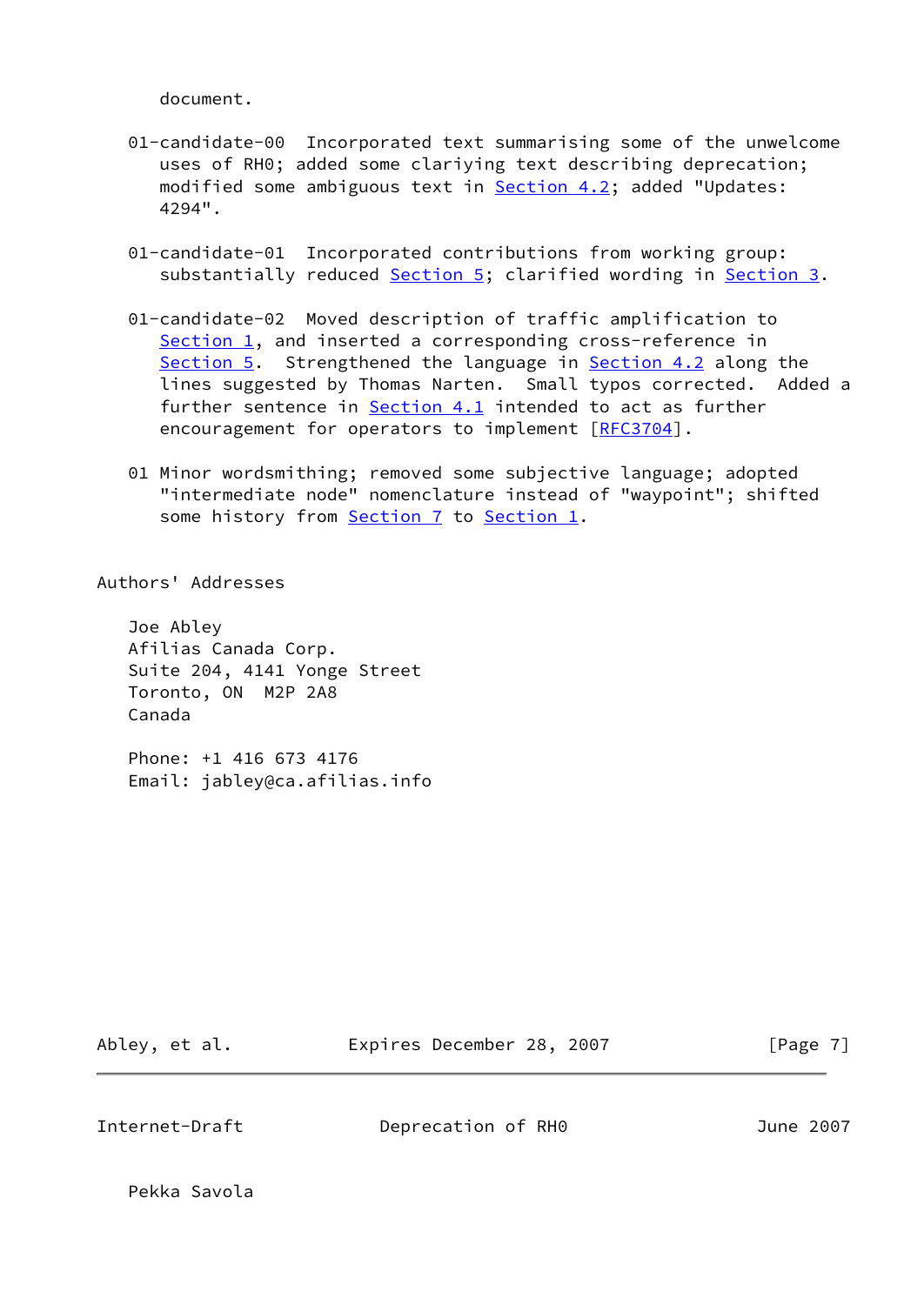CSC/FUNET Espoo, Finland

Email: psavola@funet.fi

 George Neville-Neil Neville-Neil Consulting 2261 Market St. #239 San Francisco, CA 94114 USA

Email: gnn@neville-neil.com